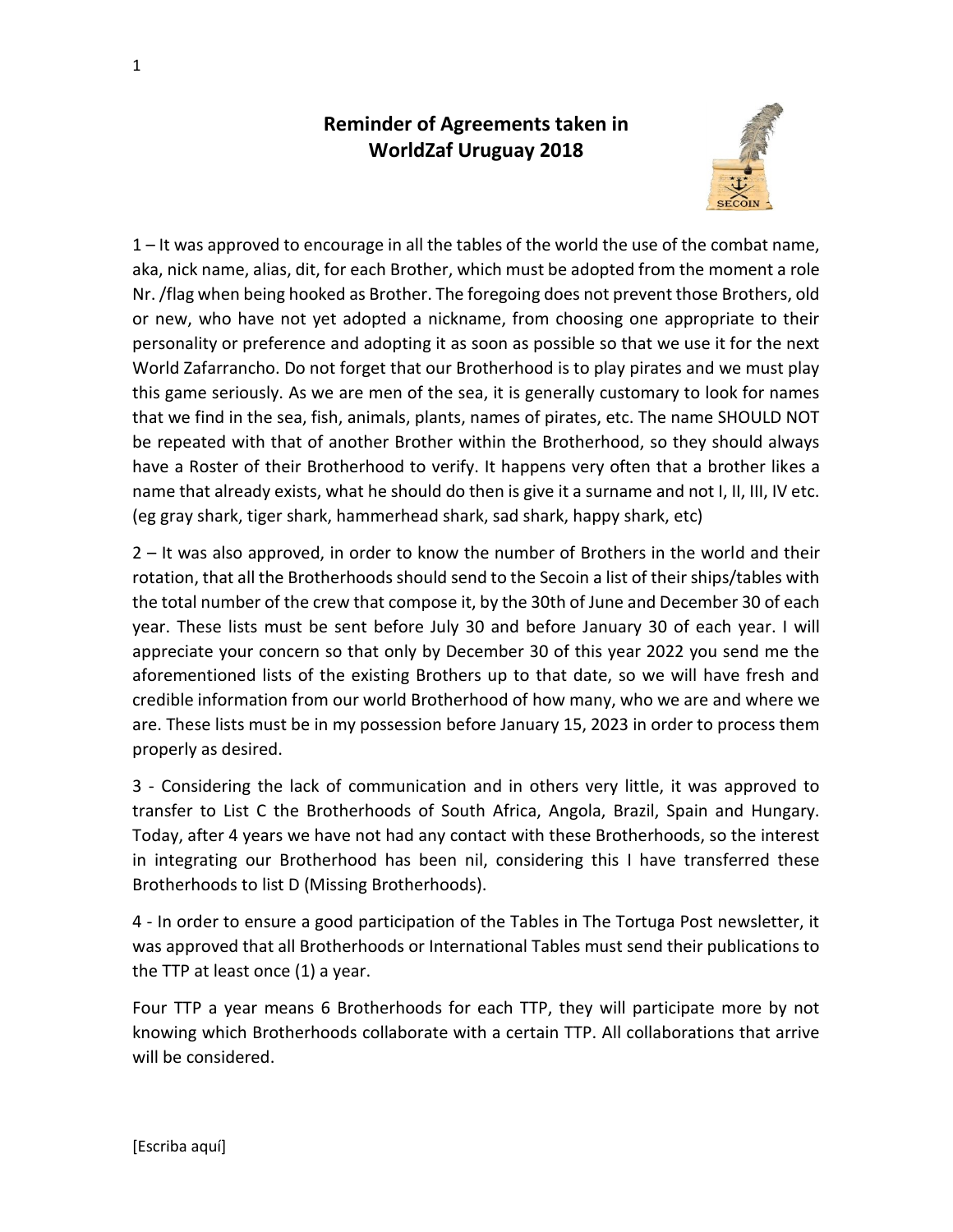5 - The table of Uruguay requested the creation of a credential as a member of the table to

which a Brother belongs. Each Brotherhood should worry about its preparation with a simple design that basically indicates the logo of the Brotherhood, the Brother's name with his aka, the name of the table and the Role/Flag Nr. The credential of Brother Scott Ripley is taken as an example (the Role Number and combat name are missing). Measurements can be 6.5 x 9.0 cm (English playing card).



There is a strong magnet on the back that detaches and is placed inside the jacket pocket. Each Brotherhood will have a design that best suits you, the important thing is that you go with all the indicated data.

6 - The CN of the USA Brother Cruz, suggested that the International and National Zafarranchos be cheaper and more easily accessible to all the Brothers in the world. In order to avoid misunderstandings and facilitate the management of those registered and paid, it is suggested that the WZaf Organizers manage these lists directly only with the Brotherhood interested in attending, the CN must choose the person in charge of this work that could be the VI or Commissioner or both.

7 - Brother Vittorio Lucchese aka Jim Lakes, CN of the Brotherhood of Italy, makes us see that the aging of the Brotherhood is a real problem and suggests creating programs in each Brotherhood to encourage the entry of younger people.

He also suggests ENCOURAGE relations between all the Naos, through meetings by sea and land, but also through the web.

8 - Brother "The Swede", from The Bahamas, indicates to us the imperative need for each Brotherhood to send the Brother Editor of the TTP bulletin the complete program of Activities for each year of his Brotherhood so that each Brother can manage your time and resources to attend the ones that suit you best.

## **ASSEMBLY OF NATIONAL CAPTAINS**

01. The ACN is the Supreme Authority of the Brotherhood of the Coast. She meets every four years at the wing of the World Zafarranchos and exceptionally before other manifestations.

02. The ACN is composed of the National Captains and in case of an impediment, by duly accredited Emissaries. Each Captain may be assisted by a Brother of his choice, preferably his International Watch. Only the Captains or Emissaries have the right to speak and vote during the meetings.